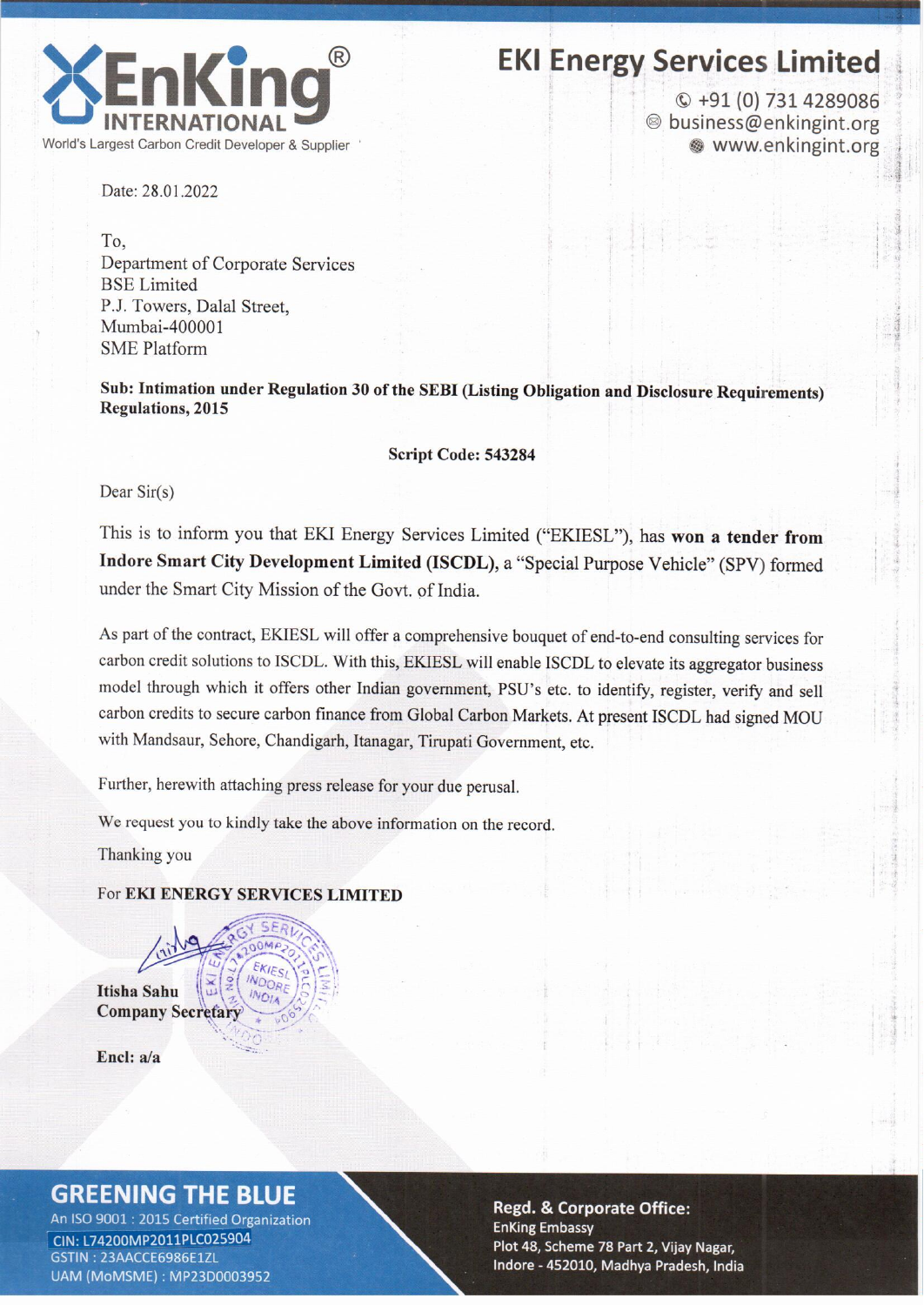## **EKI Energy Services Ltd. bags contract as carbon credit service provider from Indore Smart City Development Ltd. (ISCDL) for the latter's aggregator business model**

- *EKIESL will now assist ISCDL to monetize the carbon credits generated by its numerous green initiatives*
- *This is the second contract that EKIESL has won from ISCDL after the successful generation of additional revenues of approx. Rs. 8.34 crores within FY 21-22 under the existing contract*
- *EKIESL has also enabled ISCDL to become the first Municipal Corporation in India and Asia to monetize its climate initiatives under the existing contract*
- *With this win, EKIESL has further enhanced its position as a market leader for climate solutions*

**India, January 27, 2022:** EKI Energy Services Ltd. (EKIESL), a leading developer and supplier of carbon credits in the World, today announced that it has won a tender from Indore Smart City Development Limited (ISCDL), a "Special Purpose Vehicle" (SPV) formed under the Smart City Mission of the Govt. of India.

As part of the contract, EKIESL will offer a comprehensive bouquet of end-to-end consulting services for carbon credit solutions to ISCDL. With this, EKIESL will enable ISCDL to elevate its aggregator business model through which it offers sustainable solutions to urban and rural governance bodies enabling other smart cities to become climate compliant.

With the help of EKIESL, Indore Smart City Development Ltd. will also be able to monetize emission reductions and realize additional revenue which it can use to support and fund its multiple welfare and developmental initiatives. Consequently, local bodies of other cities who join hands with ISCDL will also be able to monetize their climate initiatives.

EKIESL will offer its sustainable and profitable solutions for greenhouse gas (GHG) mitigation including – validation and registration of projects eligible for carbon credits, verification of the projects in compliance with the guidelines followed by International Carbon Credit Mechanisms and finally monetization of the carbon credits.

**Mr. Manish Dabkara, CMD & CEO, EKI Energy Services Ltd.** said, "This second contract that we have won from ISDCL is a testament for our commendable trajectory of consistently delivering state-of-the-art climate solutions. We are really excited and would like to thank the Govt. for trusting us yet again as their preferred partner. This win has enhanced our leadership as a climate change expert both Nationally as well as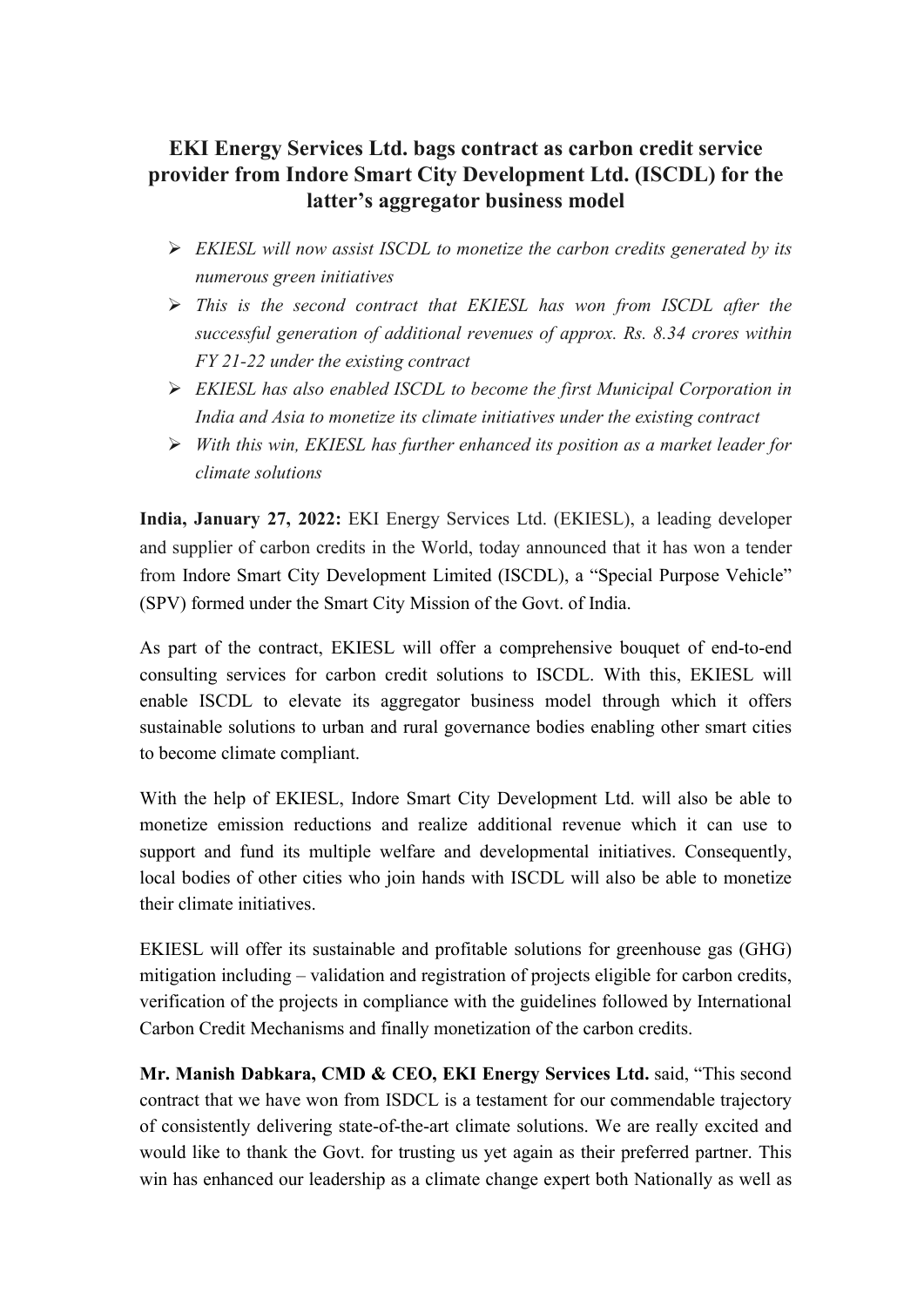globally. All of us at team EKIESL are geared up continue offering our strategic solutions for mitigation and emission reduction".

**Mr Sunil Dubey, Executive Engineer, Indore Smart City Development Ltd.(ISCDL)** said "We have a strong ongoing relationship with EKI Energy Services Ltd. since the last three years. Their strong performance and phenomenal service offerings have enabled us to fast-track our green initiatives and also monetize them for additional funds to support other projects. We are happy to extend our partnership with EKIESL as our climate finance enablers and together work towards the common goal of making the environment safer".

EKIESL offers ISCDL an extensive bouquet of strategic technologies and solutions for monetization of its numerous green initiatives including – Compost formation, Biomethanation, Energy Efficient Lighting, Sewage Treatment Plant, Retrofitting fossil fuel driven Buses to run on CNG, Electric Vehicles and Charging Stations, Forestation activities, Bio-remediation of legacy waste, decentralized composting initiatives etc. EKIESL can easily replicate these technology interventions for other municipal corporations and companies enabling them to reduce their carbon footprint and also generate an additional revenue source.

Under its ongoing contract, EKIESL enabled ISCDL to realize additional revenues of up to Rs. 8.34 crores in the current financial year. EKIESL also enabled ISCDL to become the only Municipal Corporation in India and Asia to generate carbon finance through its sustainable initiatives. EKIESL's advisory services for climate solution adoptions also significantly contributed in ISCDL's initiatives to establish the city as India's cleanest city for the fifth year in a row under the rankings by Swachh Survekshan 2021.

The company has also helped ISCDL to register its project under VCS (Verified Carbon Standard, USA) making it the first Asian Municipal body to have its sustainable projects registered under VCS.

With an aim to build a sustainable planet, EKIESL offers a comprehensive bouquet of end-to-end solutions for climate actions, enabling companies to achieve their climate goals. The company recently expanded its global footprint with an establishment in Dubai. EKIESL recently also entered into a partnership with Shell Overseas Investments B.V. (a unit of Royal Dutch Shell plc) to launch a joint venture to work on reducing carbon emissions in India through Nature based solutions.

The company recently also announced the incorporation of a new associate – GHG Reduction Technologies Pvt. Limited. for the backward integration of carbon credit supply through its Green Cooking initiative. The new company will oversee the end-toend management of carbon credit supply chain in a phased manner.